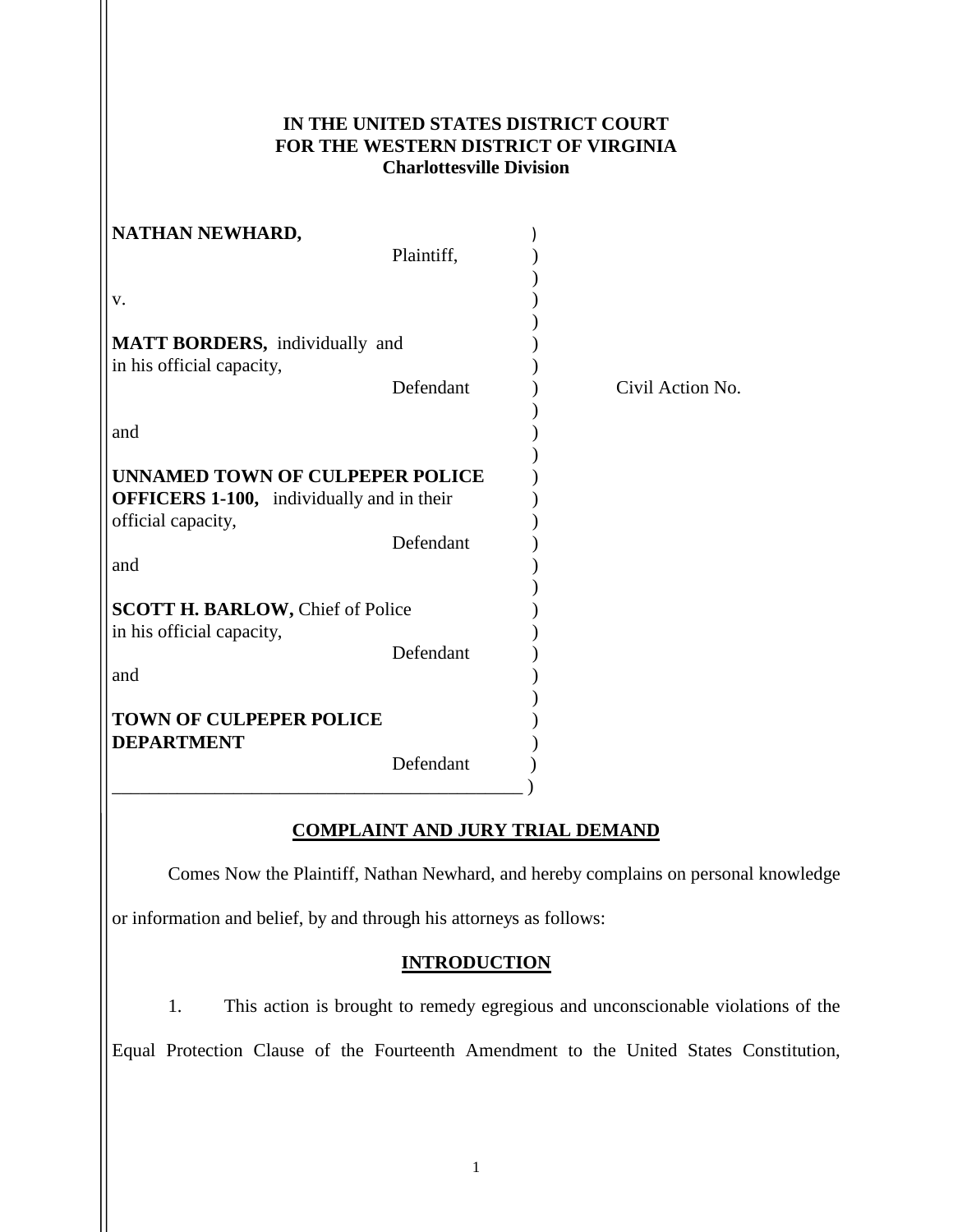pursuant to 42 U.S.C. §1983 and state law claims. This action seeks compensatory and punitive damages to redress the deprivation of rights guaranteed to the Plaintiff Newhard.

2. Plaintiff is a law-abiding citizen of Culpepper, Virginia. On March 30, 2008, Plaintiff Newhard was severely emotionally harmed and suffered extreme embarrassment without provocation, justification or good cause by Sergeant Matt Borders and other unnamed town officers who are members of the Town of Culpeper Police Department. Plaintiff Nathan Newhard, experienced great emotional distress and suffering as a result of the policies and customs of the Town of Culpeper Police Department.

### **JURISDICTION AND VENUE**

3. The jurisdiction of this Court is invoked pursuant to 42 U.S.C.§1983 and on the pendent jurisdiction of this Court to entertain claims arising under state law.

4. Venue is properly placed in this district under 42 U.S.C.§1983 and 28 U.S.C.§1391(a) because the central office of the Defendants is within this district; a substantial part of the events giving rise to this claim arose in this district; and records relevant to the practices complained of herein are located in this district.

### **NOTICE**

5. On September 22, 2008, Plaintiff Newhard, through counsel, by hand-delivery and U.S. next day mail, complied with the notice requirements of §15.2-209 of the Code of Virginia, by providing notice of this tort claim to the Mayor of the Town of Culpeper, Hon. Pranas Rimeiks and Robert Bendall, Attorney for the Town of Culpeper, Virginia. A copy of the notice is attached to this Complaint as "Exhibit A".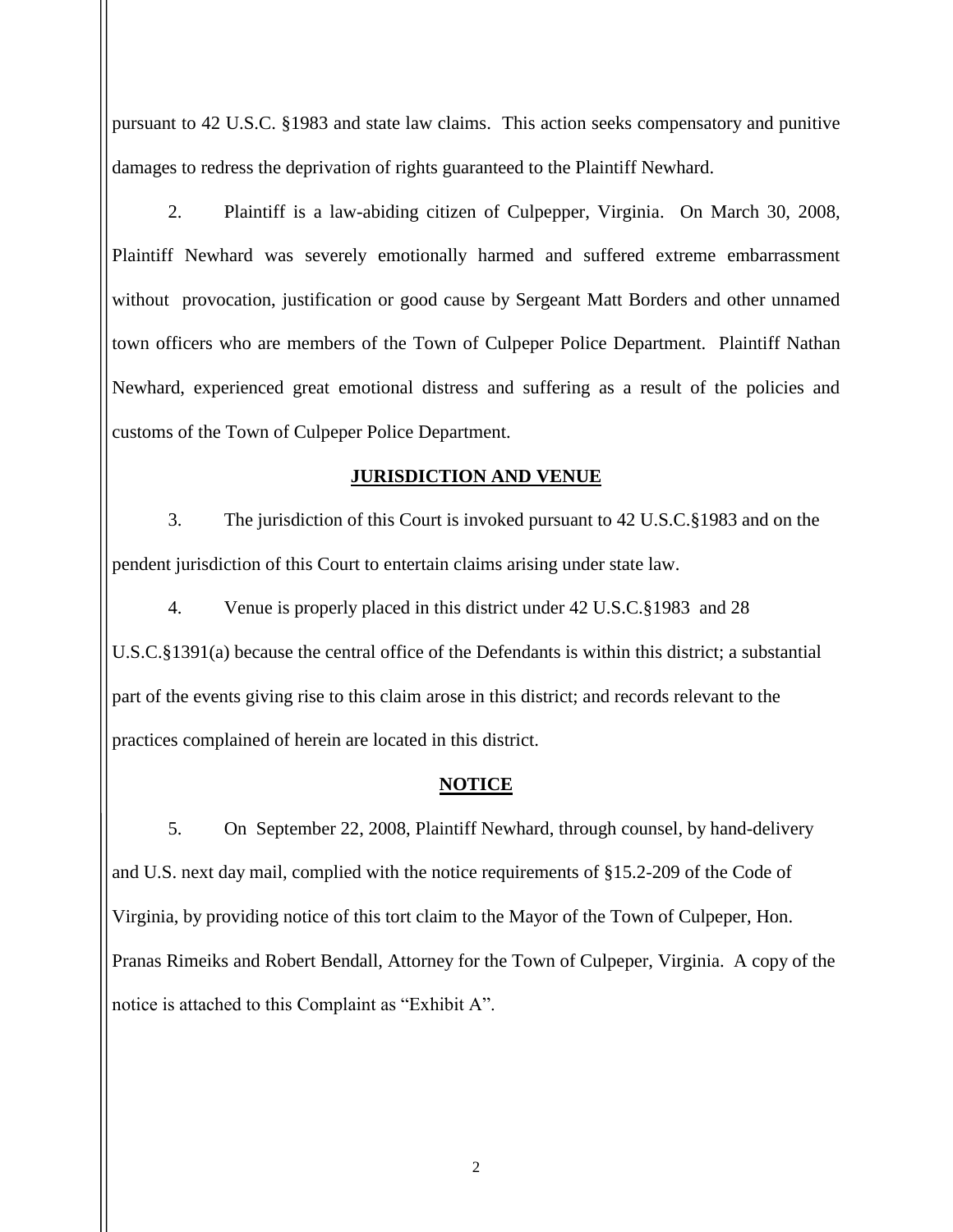#### **PARTIES**

6. Plaintiff, NATHAN NEWHARD, ("Plaintiff Newhard") was, at all material times, a resident of Culpeper County, Virginia.

7. Defendant, MATT BORDERS, ("Sergeant Borders") was, at all material times, a Sergeant employed by the Town of Culpeper Police Department in Culpeper, Virginia. Defendant Sergeant Borders was at all times relevant to this complaint a duly appointed and acting officer of the police department of the Town of Culpeper, acting under color of law, to wit, under the color of statutes, ordinances, regulations, polices, customs, and usages of the Commonwealth of Virginia and/or the Town of Culpeper.

8. Defendants, UNNAMED TOWN OF CULPEPER POLICE OFFICERS (01-100) hereinafter ("Defendants Unnamed Officers") were, at all material times, police officers employed by the Town of Culpeper Police Department in Culpeper, Virginia. Defendants were, at all times relevant to this Complaint, duly appointed and acting as officers of the police department of the Town of Culpeper, acting under color of law, to wit, under the color of statutes, ordinances, regulations, polices, customs, and usages of the Commonwealth of Virginia and/or the Town of Culpeper.

9. Defendant, SCOTT H. BARLOW, ("Chief Barlow") was, at all material times, the Chief of Police employed by the Town of Culpeper Police Department in Culpeper, Virginia. Defendant Barlow was, at all times relevant to this Complaint, a commanding officer and was responsible for the training, supervision and conduct of the Town of Culpeper Police Department law enforcement officers. Defendant Barlow is also responsible for enforcing the regulations of the Town of Culpeper Police Department and ensuring that its officers obey the laws of the Commonwealth of Virginia and the United States.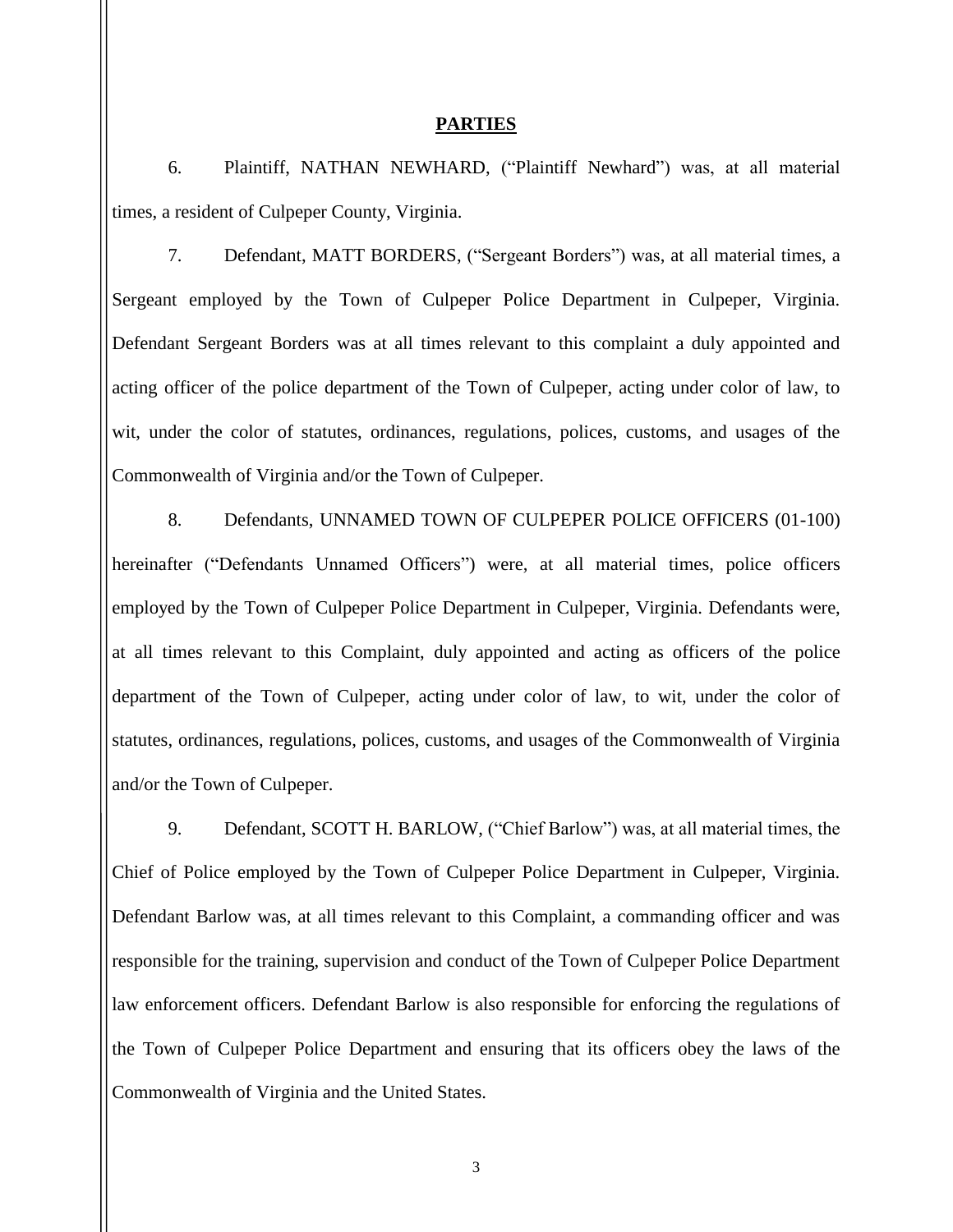10. Defendant, TOWN OF CULPEPER POLICE DEPARTMENT, ("Defendant Culpeper Police Department.") is a department, agency, bureau and/or subdivision of the Town of Culpeper, Culpeper County in the State of Virginia. Defendant is a "person" for purposes of enforcement of the rights guaranteed under 42 U.S.C.§1983 and the Fourteenth Amendment of the U.S. Constitution.

#### **ALLEGATION OF FACTS**

11. On March 30, 2008, Defendant Sergeant Borders, Defendant Unnamed Officers and Defendant Culpeper Police Department intentionally inflicted serious mental injury on Plaintiff through the conduct, under the color of law, of its duly authorized agents, Defendant Sergeant Borders, and Defendant Unnamed Officers, acting in their official capacity as sworn peace officers in the Town of Culpeper, Culpeper County, Virginia and in the official performance of their duties.

12. During the early morning hours of March 30, 2008, an unnamed Town of Culpeper Officer arrested Mr. Newhard for Driving Under the Influence and Possession of a Firearm.

13. At some point a town police officer conducted a search of Nathan Newhard and found a cellular telephone in his possession. An unnamed officer proceeded to examine the cellular telephone and opened the pictures folder within the cellular telephone.

14. The pictures folder contained private nude picture messages of Plaintiff Newhard's long term girlfriend, Jessie Casella.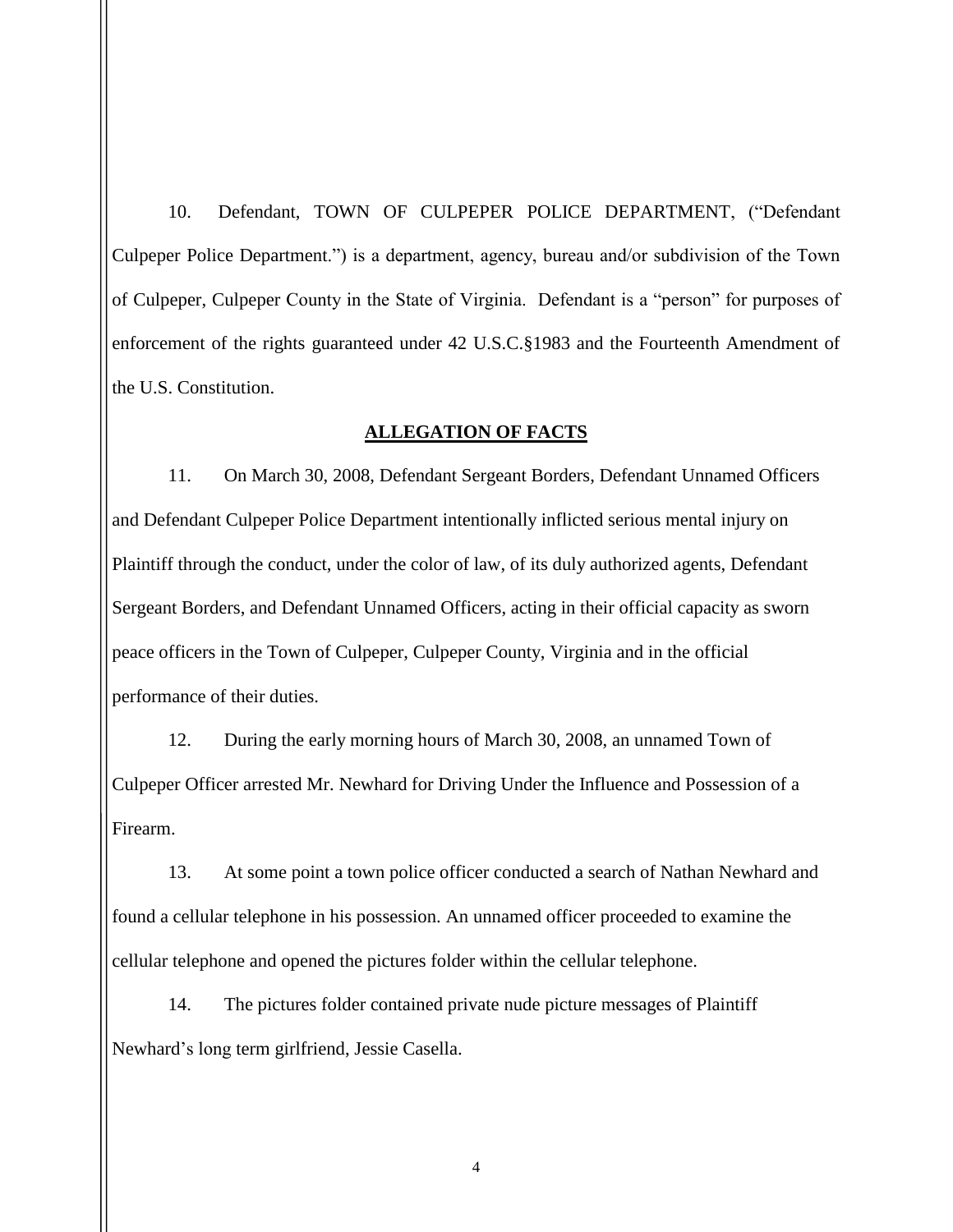15. At some point the cellular telephone came into the hands of Defendant Sergeant Borders, a sergeant of the Town of Culpeper Police.

16. Defendant Sergeant Borders then alerted other officers in the station house so they could view the private pictures messages without permission from Plaintiff Newhard or Ms. Jessie Casella.

17. Defendant Sergeant Borders utilized the Town of Culpeper Police Department's radio system to alert numerous unnamed town officers, and Culpeper County Sheriff Deputies that the private pictures were available for their viewing.

18. Upon information and belief, several officers not associated with the arrest of Nathan Newhard, travelled to the Town of Culpeper Police Department headquarters to view the private picture messages.

19. Plaintiff Newhard was informed by an unnamed County of Culpeper Sheriff's deputy, that Defendant Sergeant Borders and several unnamed officers viewed the private pictures intended for him. He became anxious and paranoid as a result of learning that numerous individuals witnessed Ms. Casella in the explicit photographs.

20. He began to believe that every town police officer and Culpeper deputy sheriff had seen Ms. Casella in a compromising position.

21. Immediately after the arrest, he was questioned by his employer, the County of Culpeper School System, about the pictures.

22. Upon information and belief, the questioning by the school official was prompted by an unnamed town police officer who, improperly and unlawfully discussed the pictures with a school official.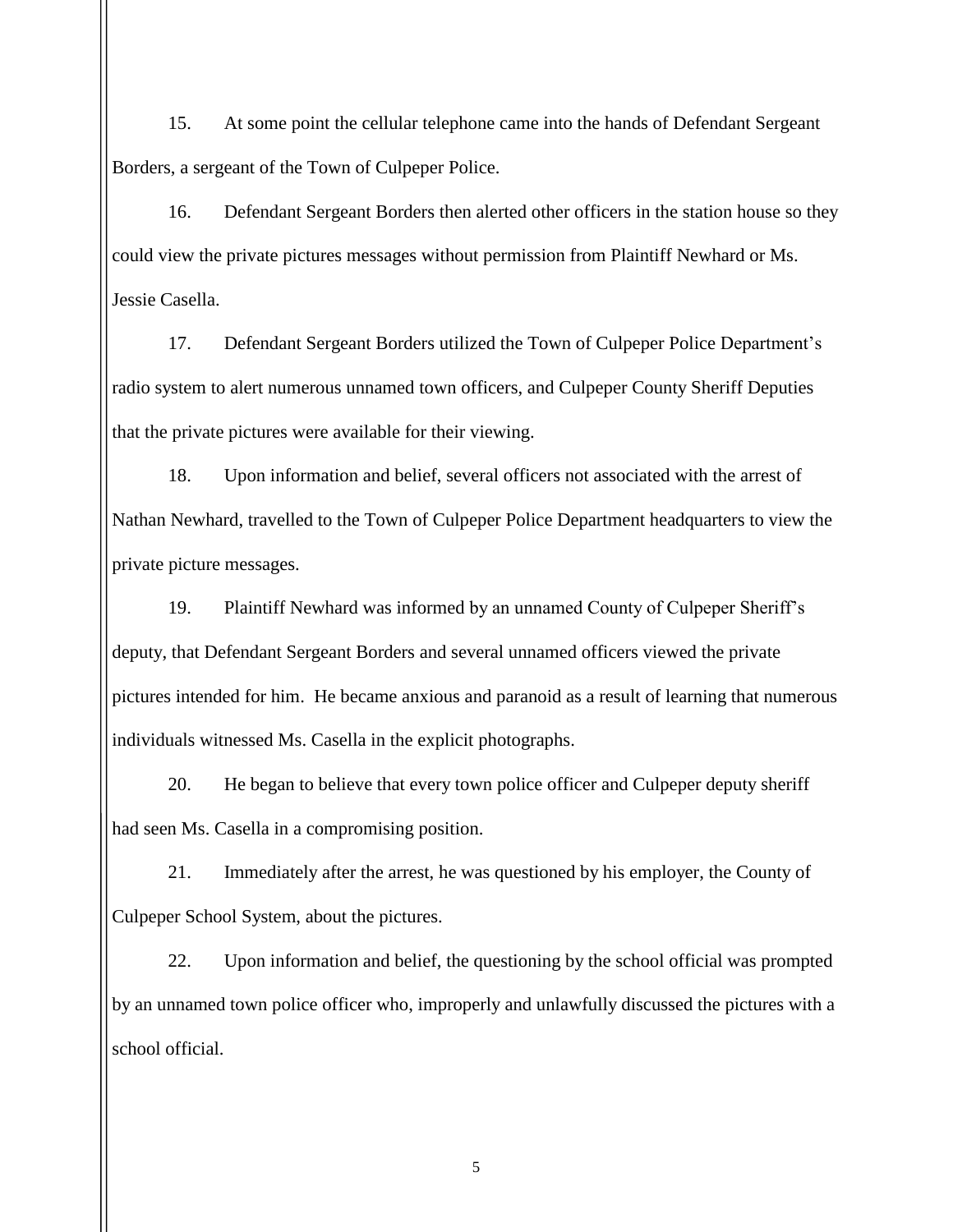23. As a result of the school system learning of this private issue, Plaintiff Newhard was told that he would not be recommended for continuation as a teacher in the school system.

24. Mr. Newhard believed that he had no other choice than to resign his position because he believed that he would never get a teaching job again after being non-recommended.

25. Since resigning Mr. Newhard has been unable to get a position in his chosen profession – a profession that he loves and dedicated himself to – teaching; instead he provides for himself by working in temporary jobs like 7-11 stores.

26. Sometime in May 2008, Plaintiff Newhard prepared a written citizen complaint against Defendant Sergeant Borders and submitted it to Captain Ricky Pinkson of the Culpeper Police Department.

27. After not receiving a response to his written citizen complaint against Defendant Sergeant Borders, Plaintiff Newhard spoke directly to Captain Pinkson, an officer of the Town of Culpeper Police Department, who berated him and never formally responded to his complaint.

28. The Culpeper Police Department never responded nor addressed Plaintiff Newhard's complaint.

29. Defendants were reckless and callously indifferent to Plaintiff's constitutionally protected rights. Furthermore, Plaintiff Newhard suffered severe emotional distress which severely impacted his mental health and emotional well-being as a direct and proximate result of Defendants' actions.

30. The reckless and indifferent violations of the Plaintiff Newhard's rights were the result of Defendant Culpeper Police Department's policy, practice, or custom to inadequately supervise and properly discipline law enforcement officers who violate residents.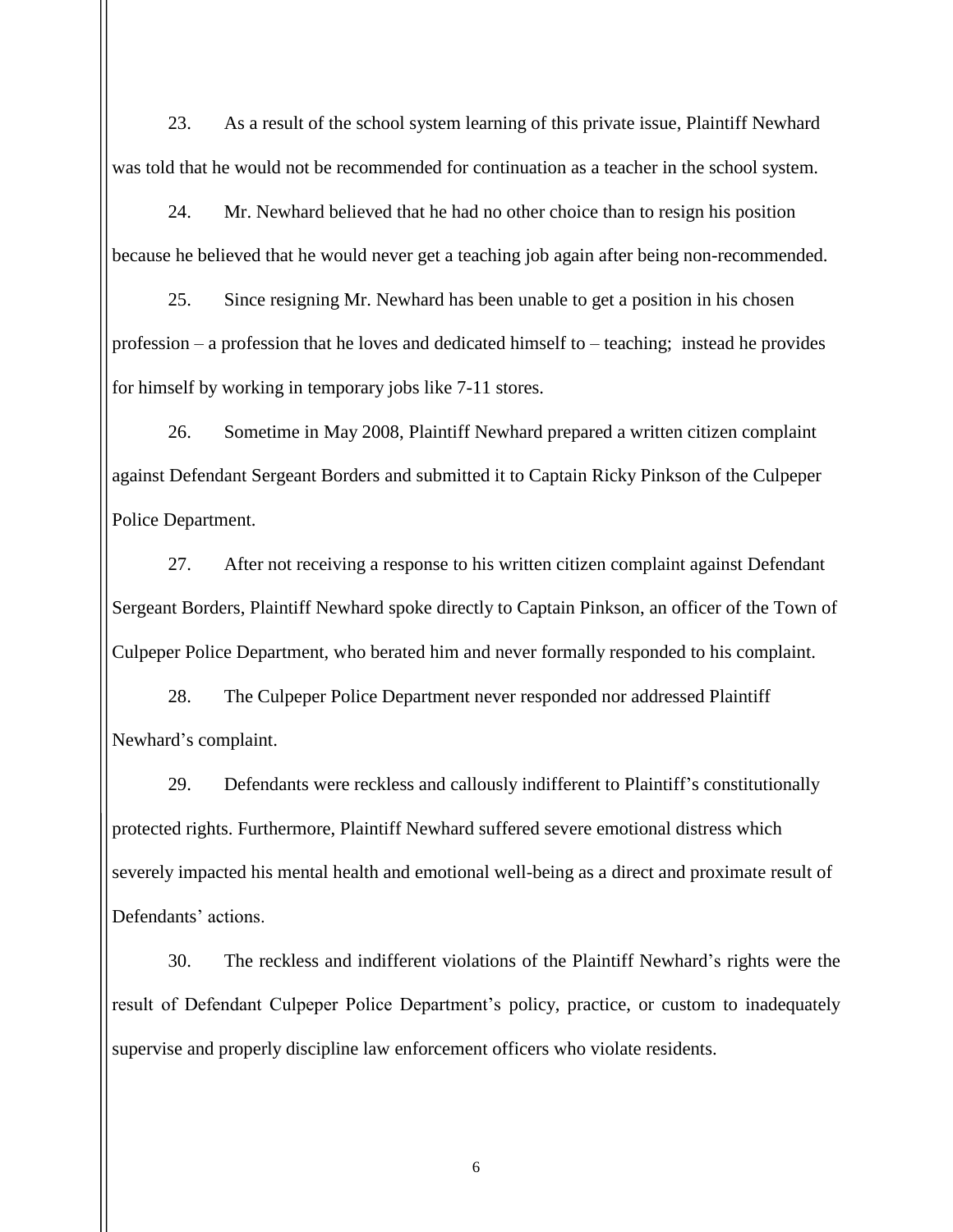31. Although Defendant Culpeper Police Department may have written rules and regulations concerning the use of sensitive and potentially embarrassing information, these policies are superseded by the predominant, overriding and long standing policy, practice and custom of the Defendant knowingly, willfully, and deliberating to ignore violations, to refuse to take any preventive measures to eliminate the violations; and to impose swift and appropriate sanctions, discipline or other punitive measures on Defendant Culpeper Police Department officers who have violated their rules and regulations.

32. This policy, practice, or custom caused widespread denial of constitutional protections in the Town of Culpeper.

33. The failure of Defendants Chief Barlow and the Town of Culpeper Police Department to provide training and supervision regarding proper searches and protection of a citizen's privacy amounts to a total derogation of their constitutional duties.

### **COUNT ONE- DELIBERATE INDIFFERENCE**

34. Paragraphs 1 through 33 are repeated and re-alleged as if fully set forth herein.

35. The Equal Protection Clause of the Fourteenth Amendment to the United States Constitution provides that "no State shall…deny to any person within its jurisdiction equal protection of the laws." U.S. amend. XIV, §1. Such violations are actionable under 42 U.S.C.§1983.

36. At all times herein Defendant Sergeant Borders engaged in conduct that exhibited deliberate indifference to the constitutional and civil rights of Plaintiff Newhard.

37. At all times herein Defendants Unnamed Officers engaged in conduct that exhibited deliberate indifference to the constitutional and civil rights of Plaintiff Newhard.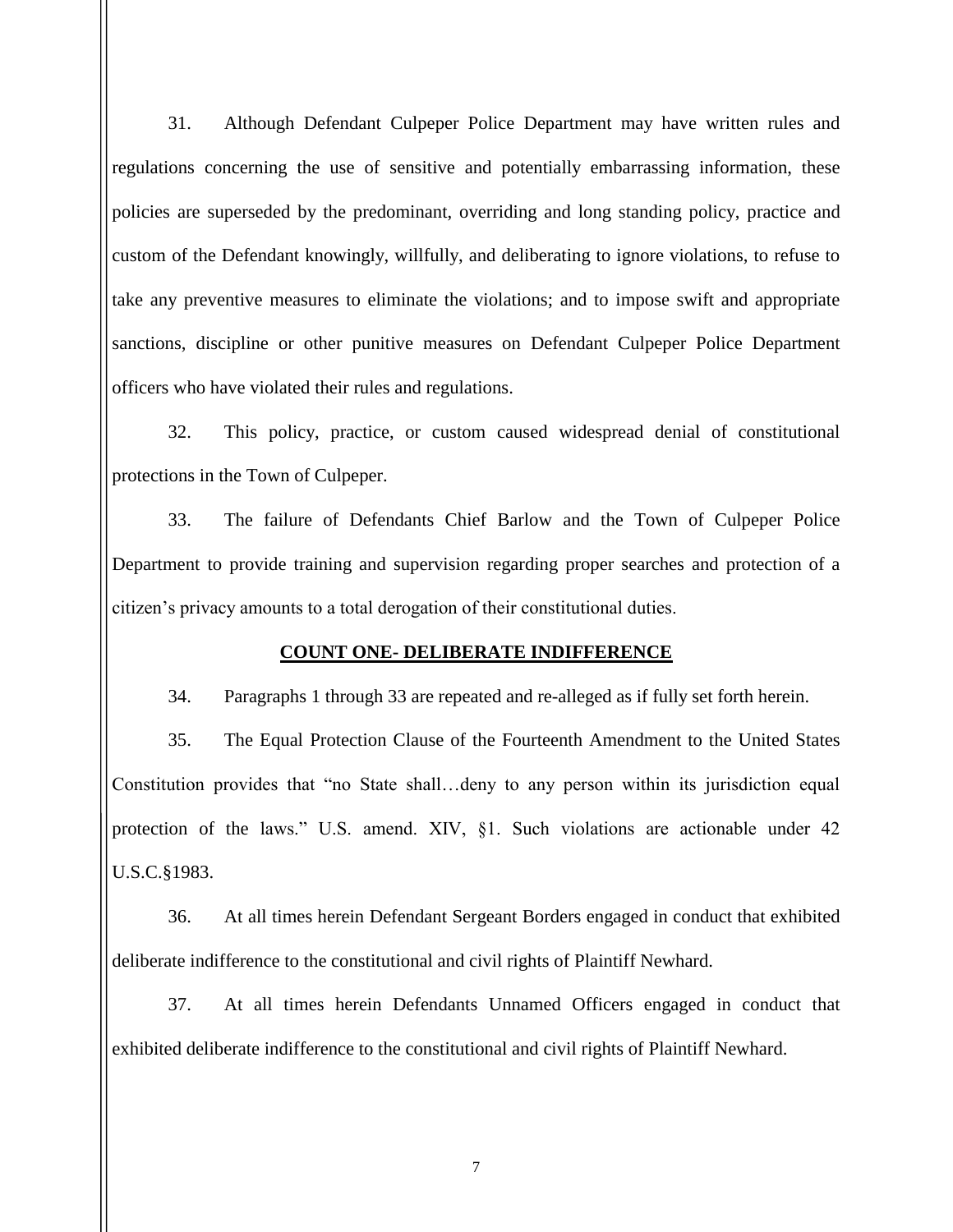38. At all times herein Defendant Chief Barlow maintained a custom, policy or practice that proximately caused and was likely to lead to the deliberate indifference of the constitutional and civil rights of Plaintiff Newhard.

39. At all times herein Defendant Culpeper Police Department maintained a custom, policy or practice that proximately caused and was likely to lead to the deliberate indifference of the constitutional and civil rights of Plaintiff Newhard.

40. The foregoing conduct violates the Equal Protection Clause, pursuant to 42 U.S.C.§1983.

#### **COUNT TWO- RIGHT TO PRIVACY**

41. Paragraphs 1 through 33 are repeated and re-alleged as if fully set forth herein.

42. Pursuant to the Fourth Amendment of the United States Constitution all persons are free from unreasonable searches and seizures. Any violations of this substantive due process rights are actionable under 42 U.S.C.§1983.

43. Defendant Sergeant Borders repeated disclosures of Plaintiff's private picture messages violated Plaintiff Newhard's right against unreasonable searches and seizures.

44. Defendant Unnamed Officer's participation in the repeated disclosure of Plaintiff's private picture messages violated Plaintiff's Nathan Newhard's right against unreasonable searches and seizures.

45. Defendant Chief Barlow's and the Town of Culpeper Police Department's failure to properly train its officers and effectively discipline its officers concerning a citizen's constitutional right to privacy indicates that it maintained a pattern, practice, and custom which would lead to violations of constitutional rights.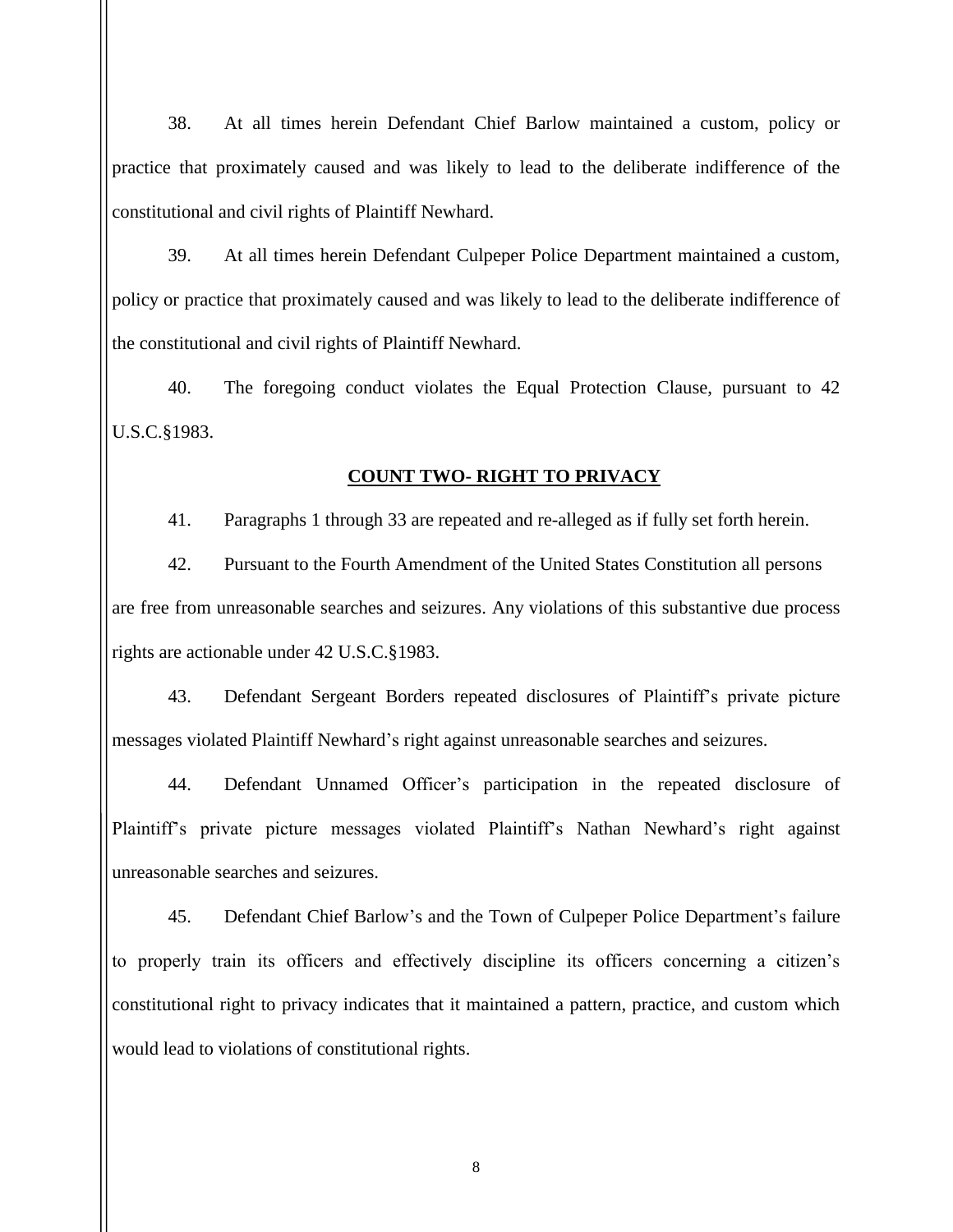#### **COUNT THREE – OUTRAGEOUS CONDUCT**

46. Paragraphs 1 through 33 are repeated and re-alleged as if fully set forth herein.

47. The Equal Protection Clause of the Fourteenth Amendment to the United States Constitution provides that "no State shall…deny to any person within its jurisdiction equal protection of the laws." U.S. amend. XIV, §1. Specifically, the right to be free from state intrusion into personal privacy is a fundamental constitutional right. Such violations are actionable under 42 U.S.C.§1983.

48. Defendant Sergeant Borders's actions of displaying the private explicit picture messages of Plaintiff Newhard were brutal, demanding and shocking to the conscience. Defendant Sergeant Borders's conduct offended the generally accepted standards of decency when he announced over the Defendant Culpeper Police Department's radio system that other town officers who wanted to see the nude pictures should come into the station to view the private picture messages.

49. Defendants' conduct was outrageous and shocking to the conscience when it failed to properly address the radio broadcast and Defendant Sergeant Borders's demeaning conduct.

#### **COUNT FOUR – DEFAMATION**

50. Paragraphs 1 through 33 are repeated and re-alleged as if fully set forth herein.

51. The Equal Protection Clause of the U.S. Constitution prohibits those acting under the color of law from making a disparaging publication of a person which causes injury to the reputation of the person and deprives him of liberty or a property interest.

52. Defendant Sergeant Borders published explicit personal and private photographs of that were in the possession of Plaintiff Newhard. The photographs were nude pictures of Jessie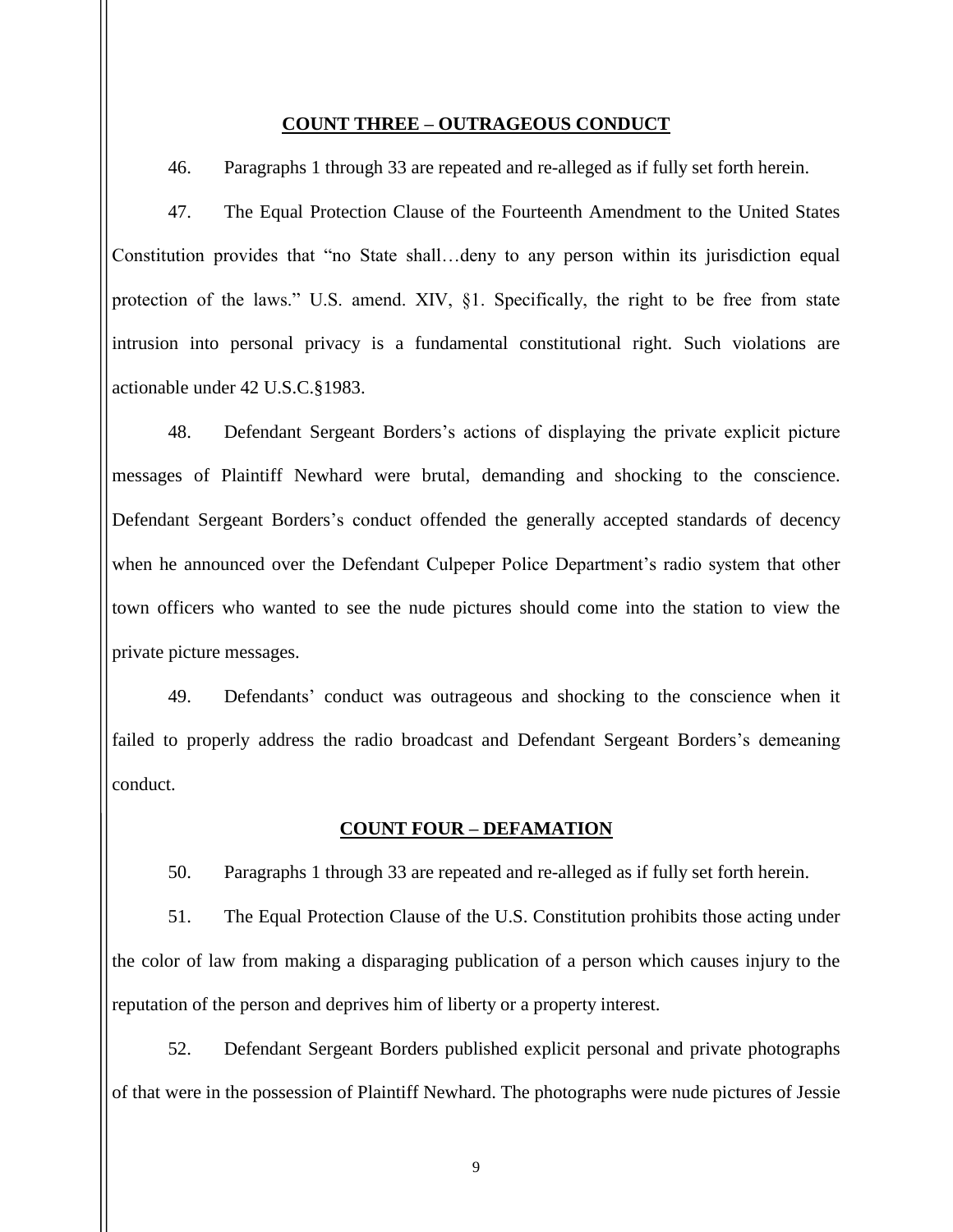Casella and were intended only for Nathan Newhard. Defendant Sergeant Borders's publication of the photographs caused actual damage to Plaintiff Newhard's reputation. Furthermore, Defendant Sergeant Borders' publication of the photographs caused Nathan Newhard to be deprived of a liberty and/or property right.

53. Defendants' deliberate indifference of the conduct of Defendant Sergeant Borders and ultimately, to the constitutional rights of Plaintiff Newhard resulted in the repeated disparaging publications made to other officers not associated with the initial stop of Plaintiff Newhard and caused injury to his reputation and deprived of his liberty and/or a property interest.

#### **COUNT FIVE- INTENTIONAL INFLICTION OF EMOTIONAL DISTRESS**

54. Paragraphs 1 through 33 are repeated and re-alleged as if fully set forth herein.

55. Defendant Sergeant Borders intentionally and/or recklessly caused Plaintiff Nathan Newhard severe emotional distress. Defendant Sergeant Borders caused others to gather and ridicule Plaintiff Newhard by exposing private nude picture messages of his long time companion Jessie Casella to various law enforcement officers. Defendant Sergeant Borders intended to cause emotional and financial distress upon Plaintiff Newhard when he subsequently caused the existence of the private nude pictures messages to be released to members of the community; specifically, school administrators.

56. Defendants' behavior surrounding the release of the private nude picture messages which belonged to Ms. Casella and the mockery which followed was so outrageous in character for a law enforcement agency, and so extreme in degree, as to go beyond all possible bounds of decency. Plaintiff Newhard was subjected to Defendants' behavior which so atrocious, immature, and utterly intolerable by law enforcement who is responsible to maintain the civility in the community.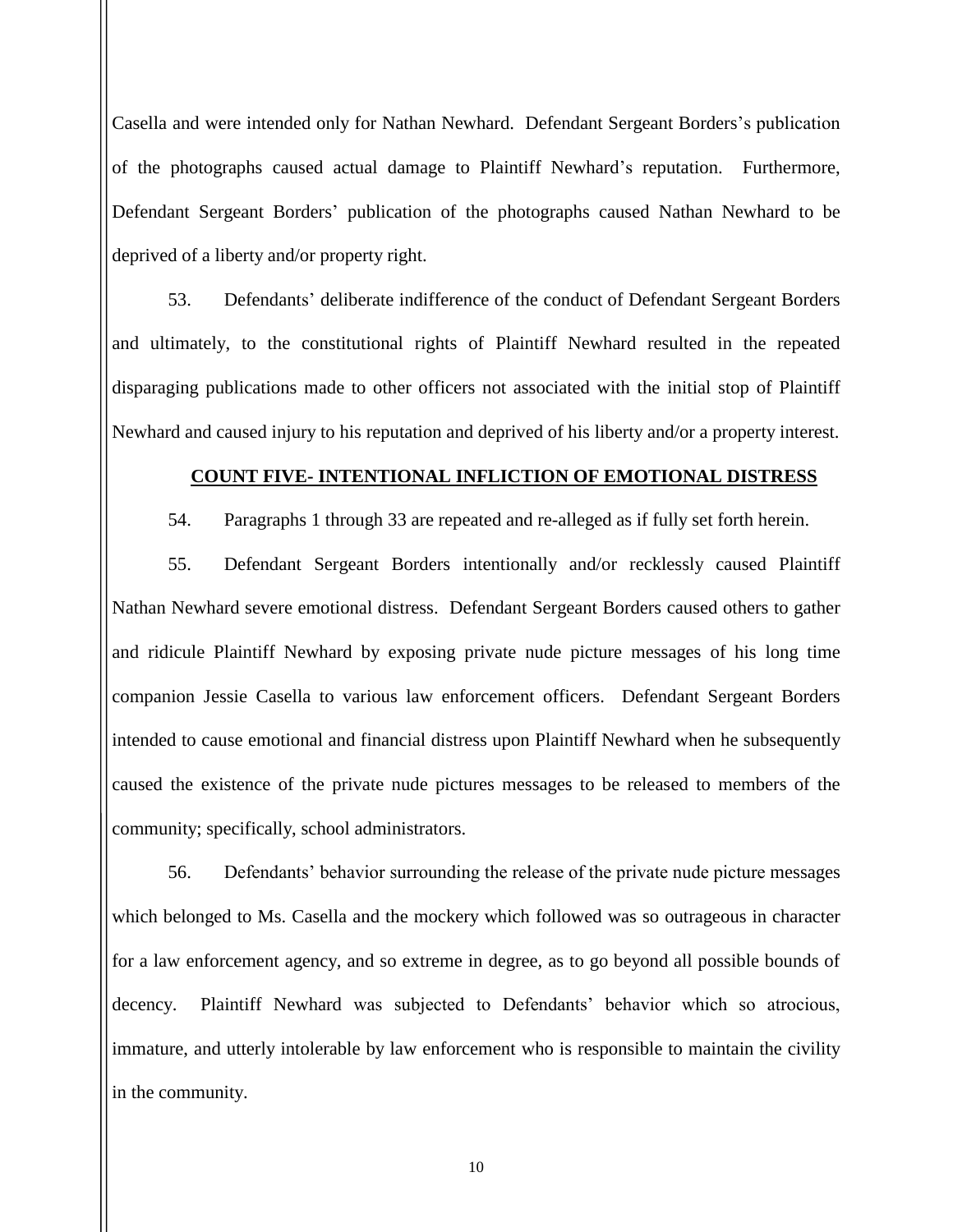57. Defendants' outrageous actions of releasing the private nude picture messages caused severe emotional distress to Plaintiff Newhard. Plaintiff Newhard has suffered from humiliation, injury to his reputation, disintegration of his romantic relationship with Ms. Casella and severe emotional distress. Plaintiff Newhard is now unable to handle his financial affairs, carry out his family duties and otherwise perform as he did previous to Defendants' outrageous actions.

### **COUNT SIX–FAILURE TO TRAIN**

## **(DEFENDANT CHIEF BARLOW) (TOWN OF CULPEPER POLICE DEPARTMENT**

58. Plaintiff incorporate by reference allegations set forth in paragraphs 1 through 33 as if originally pleaded herein.

59. The dissemination of Plaintiff's photographs was carried out in such a cold, calculated and negligent fashion as to demonstrate a lack of cautious regard for his right to be free from unnecessary and unlawful embarrassment or the threat thereof, and without the due care and diligence which a prudent and reasonable individual would have displayed in making such a decision

60. Defendant Sergeant Borders's dissemination of Plaintiff's photos was carried out willfully, wantonly, maliciously, and with such reckless disregard of the consequences as to reveal a conscious indifference to the clear risk of public humiliation, embarrassment or serious bodily mental anguish.

61. Defendant Chief Barlow's reckless failure to adequately train, supervise, discipline or in any other way control Defendant Barlow in the exercise of his police functions, and his failure to enforce the laws of the Commonwealth of Virginia and regulations of the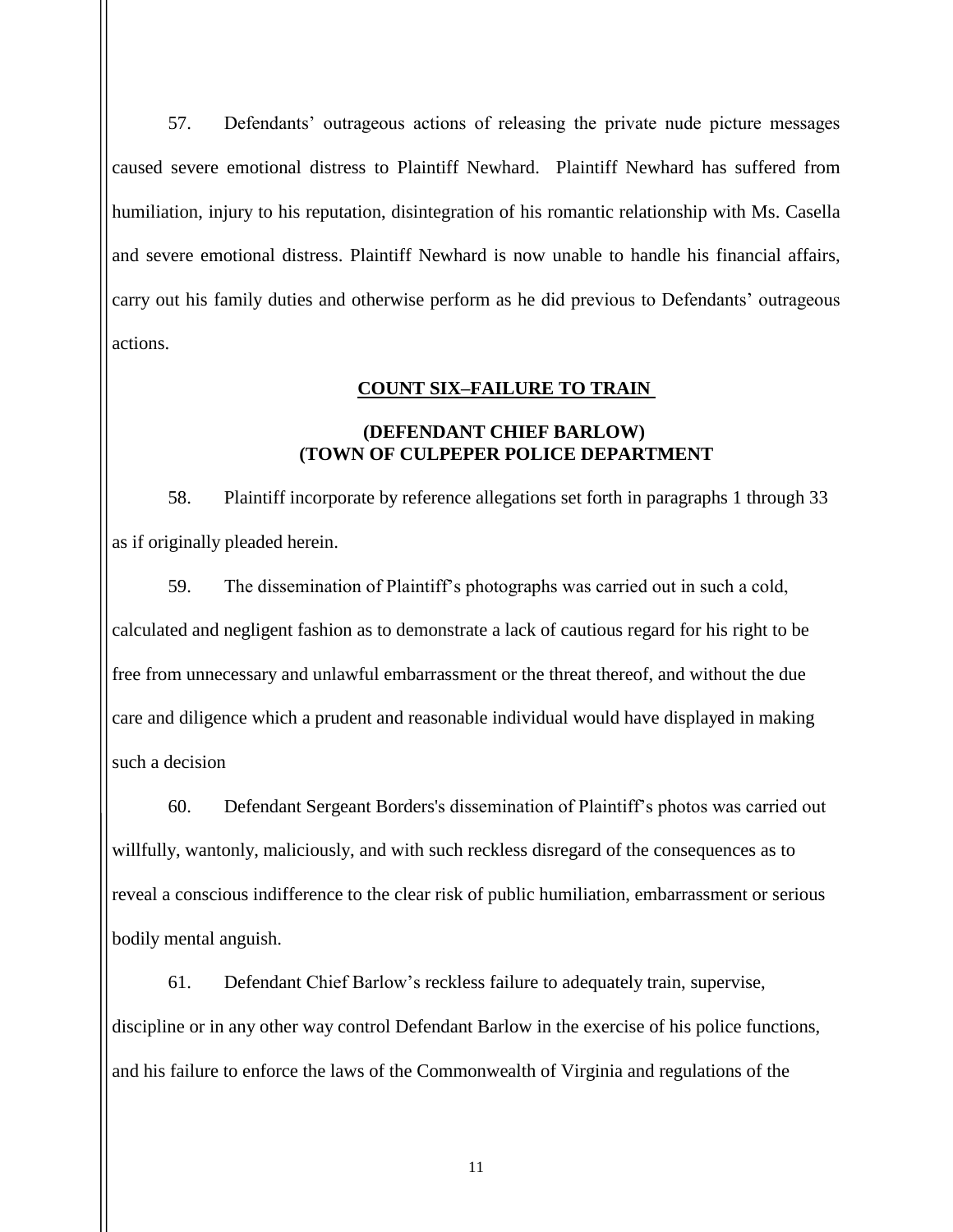Town of Culpeper demonstrates a reckless lack of cautious regard for the rights of the public, including the rights of the Plaintiff, Mr. Newhard, and exhibits a lack of that degree of due care which a prudent and reasonable individual would show in executing the duties of the Chief of Police.

62. Defendant, Town of Culpeper's failure to adequately train, supervise, discipline, or in any way control Defendant Barlow in the exercise of his police duties, and failure to enforce the laws of the Commonwealth of Virginia and the regulations of the Town of Culpeper was and is carried out willfully, wantonly, maliciously, and with such reckless disregard of the consequences as to display a conscious indifference to the danger of harm and injury, to the citizens of the Town of Culpeper, including PLAINTIFF.

63. Defendant Chief Barlow, by his actions and omissions, established a policy of laxity in the Town of Culpeper Police Department that encouraged, acquiesced and/or approved of the dissemination of Plaintiff's photos, and this policy of allowing, encouraging and/or approving the dissemination by Defendant Sergeant Borders, resulted in PLAINTIFF being one of the victims of Defendant's unauthorized disseminations.

64. As a direct result of the willful, malicious and reckless acts/or omissions of the Defendant Chief Barlow, Plaintiff was emotionally and physically injured and continues to suffer from said injuries.

65. Chief Barlow's actions were intentional, wanton, malicious and oppressive, thus entitling Plaintiff to an award of punitive damages against said Defendants in their individual capacities.